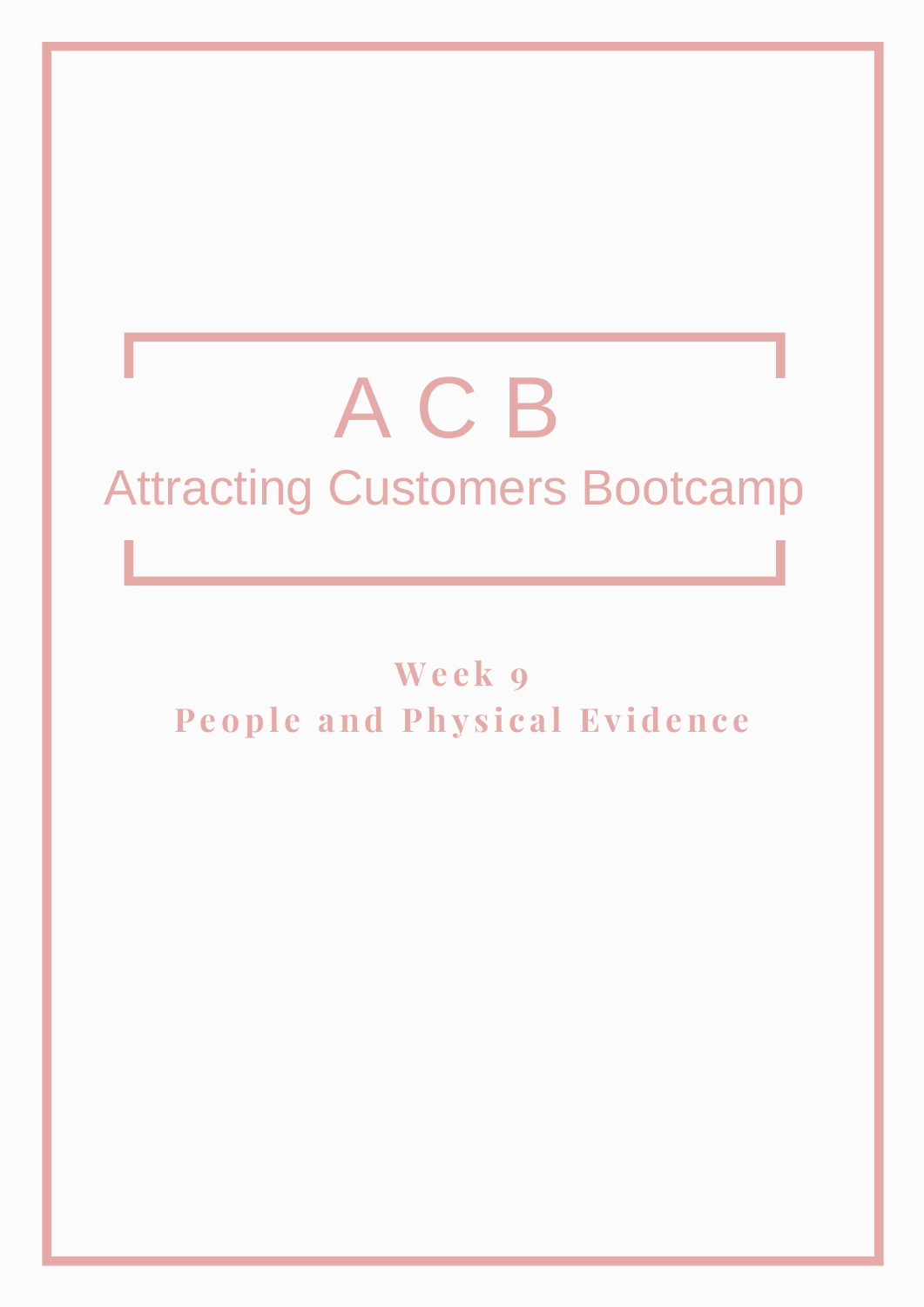## **We e k 9 People and Physical Evidence**

Before we get started let us recap the outcomes from the ACB course:

- Understand what marketing is
- Understand how marketing can benefit you
- Understand your client completely
- Learn how to identify the best products or services to increase sales
- Identify the best way to promote your products
- Discover how you can give your customers the best experience
- Work out how you can stand out from your competitors
- Create a realistic and relevant marketing strategy

This week we will continue to look at the following learning outcomes:

- Discover how you can give your customers the best experience
- Work out how you can stand out from your competitors

Last week we considered how you can use processes to ensure that you offer the very best customer experience. By offering the best customer experience you will stand out from competitors, increase sales and customer loyalty and attract new customers.

This week we will look at how you can use people and physical evidence, the last two elements of the marketing mix, to offer the best experience for your customers.

#### **People**

People are vital to your business in terms of the people inside the business and the people who buy your products or services. Without people your products and services would simply not exist.

However the element of people is often left out in business planning, and this can be the main reason businesses fail.

For example, if we went into a restaurant and we were not looked after or the staff were rude we would quickly leave and would not return.

Whether you have 10 employees or you work just on your own you must have the right approach to people.

### *The right person in the right place can make all the difference to success*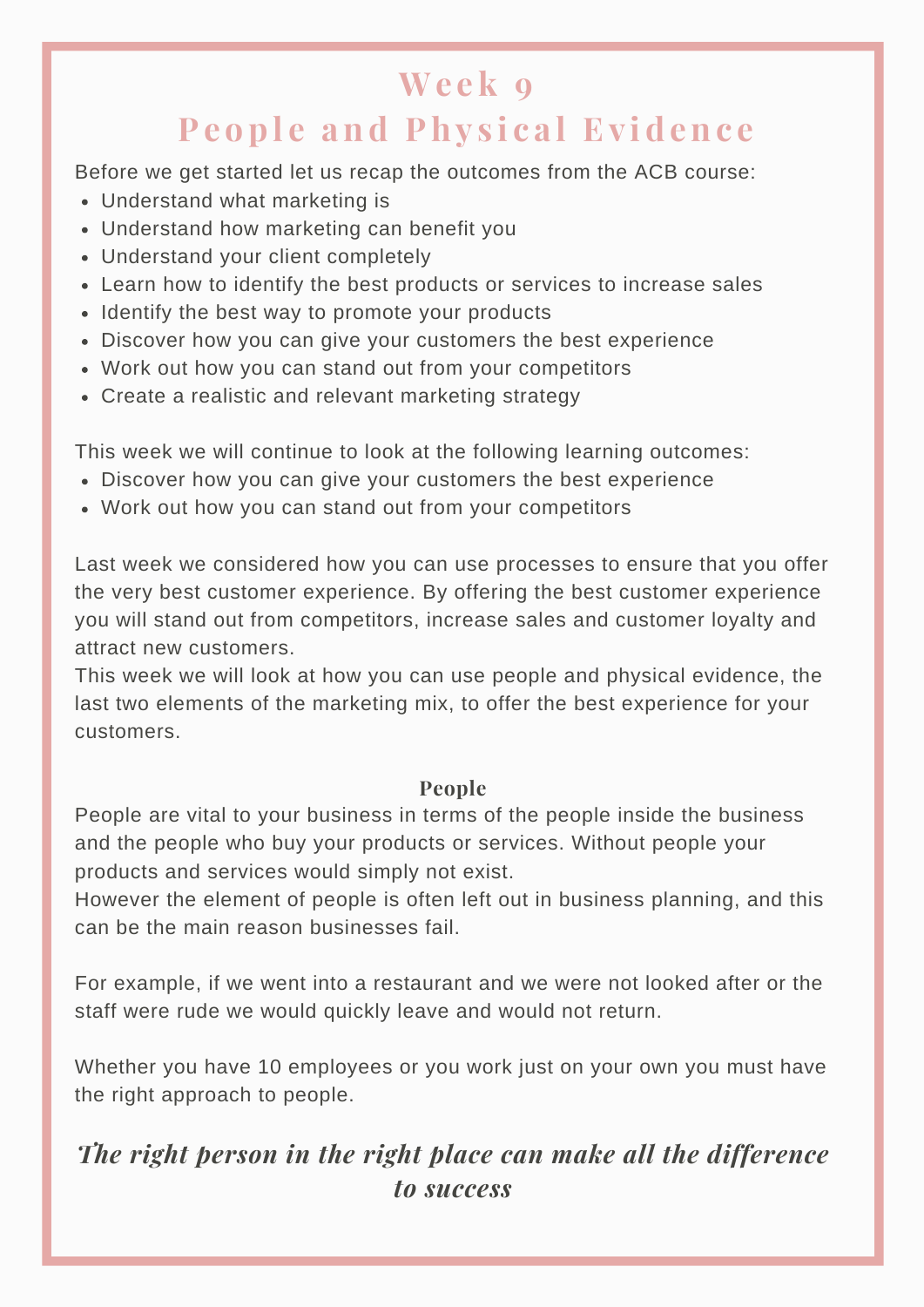#### **Benefits of People**

If you make sure you have the right people in your business you can:

- keep your customers happy
- attract more customers as current customers will refer others
- save time and money- by putting the right people in the right roles you can save both time and money, For example if you have a good sales person in the role of selling or you outsource marketing or financial work to experts, you will be able to use individuals expertise to save money.

#### **What does people actually mean?**

Everyone involved in your business, whether you work alone or have a team of ten, will impact how customers see your business. This is such a vital point to remember in today's online world. Your customers can see your personal pages, and as the business owner your page must seem to be inline with your business.

Your customers are people too. We must make sure they are happy, as happy customers will mean your business grows. Always remember customers remember the experience and the people more than the product and service.

#### **People and the Customer Experience**

There are some immediate changes we can make, in relation to people, to make sure our customers have the very best experience. These changes include:

- Connect with customers
- Solve your customers needs, not your own
- Offer exceptional customer service
- Staff training
- Staff attitude
- Sales Support

Let us take each element in turn now.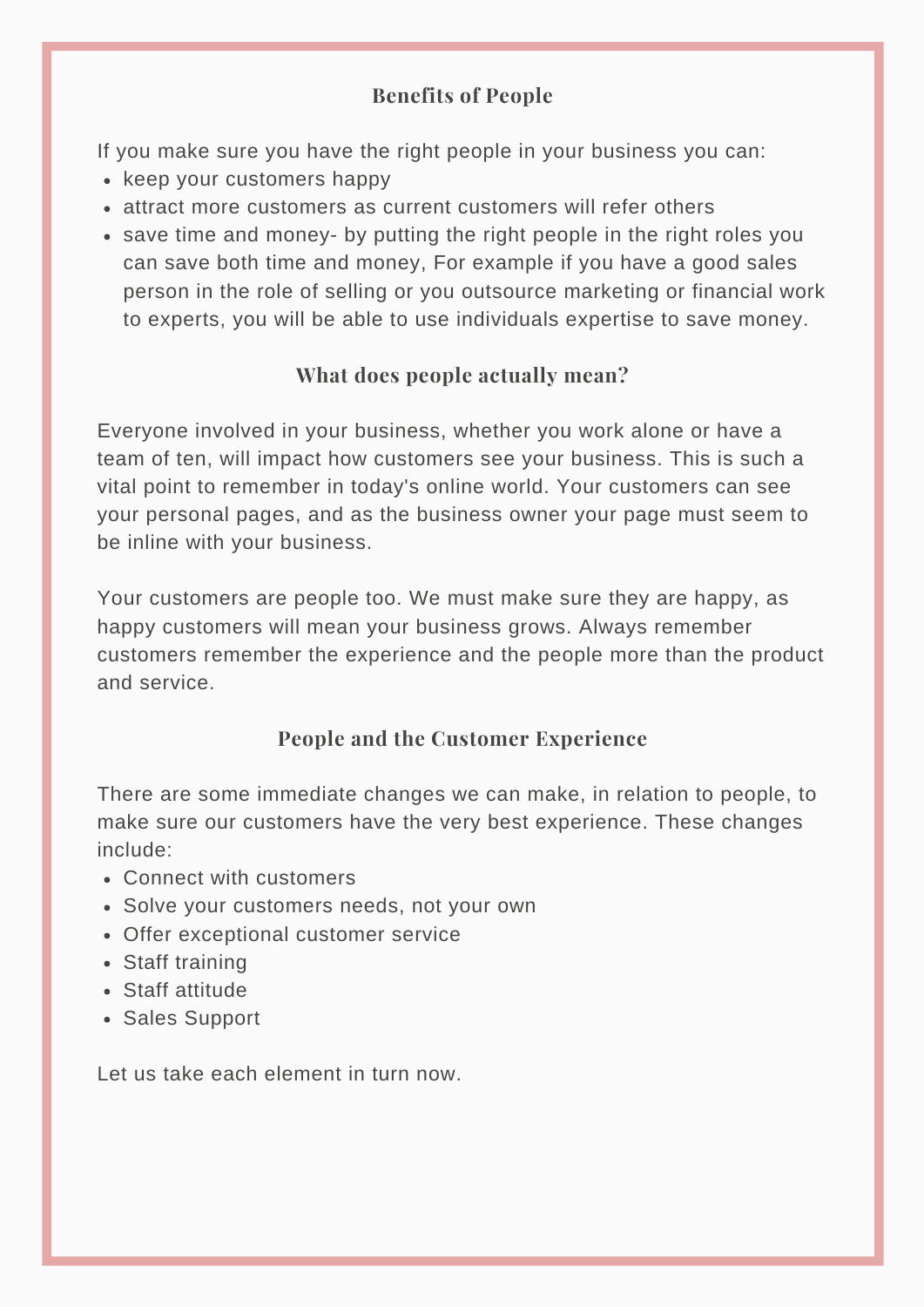#### **Connect with customers**

As a small business you have a huge advantage, you can make actual connections with your customers. This is vital as people crave connections in today's world. People buy from people, in other words we would rather work with a person who we know, compared to a stranger. There are many ways you can build connections- let us consider two ways now:

#### Meet with your customers 1.

If you can get out and meet with your customers, this will have a profound effect on building relationships. You could meet with your customers on a one to one basis, or arrange a group get together. It does not matter how, it just matters that you meet them.

#### 2.Give your customers what they want

From the emails you send to the blog posts you write, personalise your online content. Show your customers who you are and make them feel like they know you. Share stories on social media, put a photo of you on your website. Just show who you are. Tell your audience what your values are and what you want to do for them. All of these things will make your customers emotionally connect with you.

**List the ways you can begin to connect with your customers today.**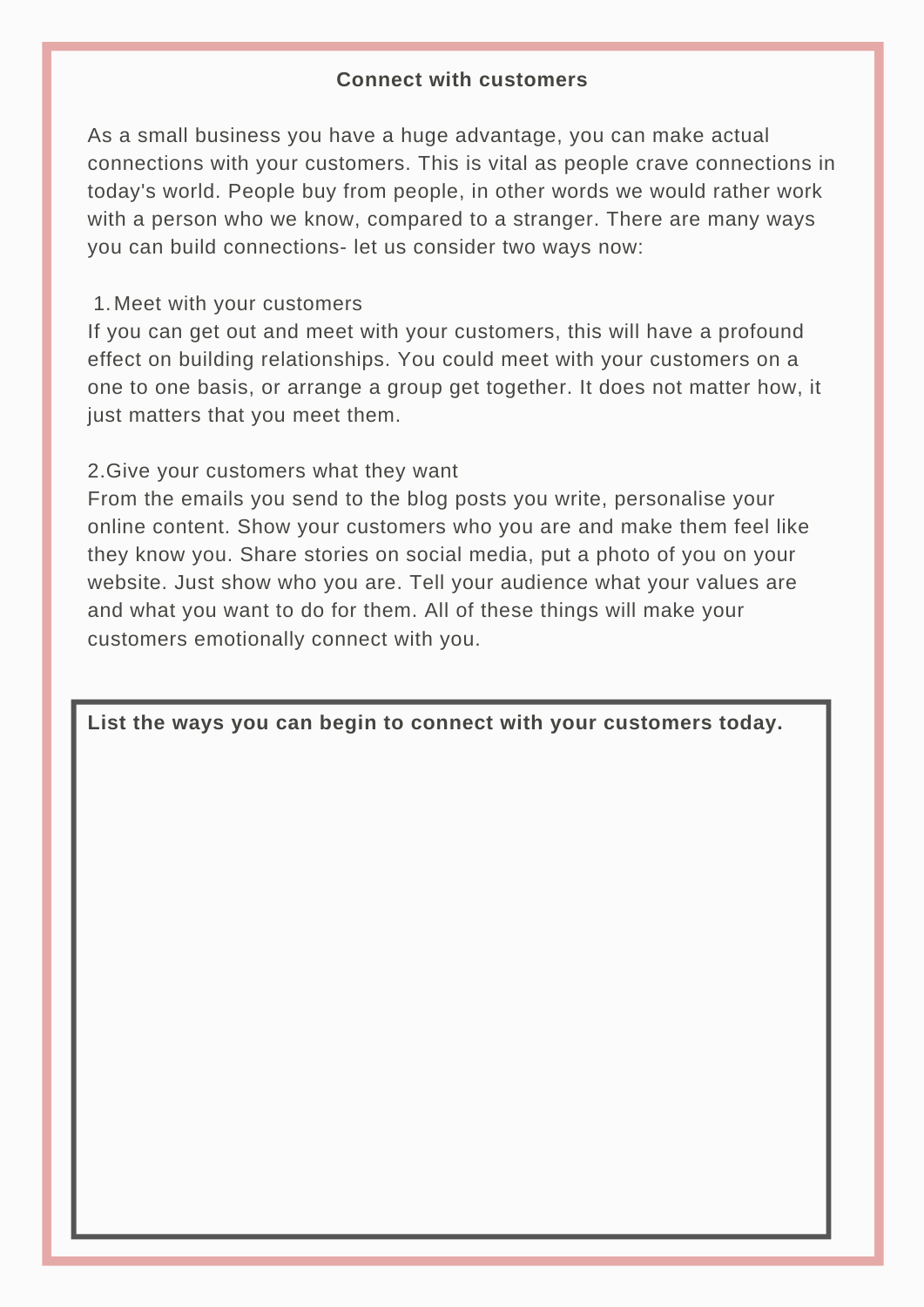#### **Solve your customers needs, not your own**

Once again I cannot stress the importance of the work we completed in week two, your ideal client. We have already seen how your ideal client can help with promotions, marketing messages, products and prices. You can also use your ideal client to make sure you offer the best experience by making sure you offer your ideal client what they need in relation to people. In other words solve your ideal clients needs, not yours.

#### Let us consider two examples:

Imagine you have a query about a product you have bought. You look on the website where you purchased the item to get contact information for the company. The only thing listed online is a mobile phone number. You call the number and the line is dead. You have no way of contacting the business to ask about your query. How would it make you feel? You are unlikely to shop with the business again or recommend the business.

On the other hand imagine that you buy a product and you have a query. You go on the company's website and straight away you can see an email address, social media link, and phone number. You make contact and receive a reply immediately. The person who answered the call solved your query straight away. How would that make you feel? You would feel happy that someone spoke to you and resolved your query immediately.

This example demonstrates one way in which the people in your business can have a huge impact on the customer experience. Simply by thinking from the customers point of view you can begin to solve the customers needs.

There are many ways in which you can find out what your customers want. You can research and ask them. You can listen and see what people are doing online.

Before you go on to do any research there are some basic considerations you can think about to solve your customers needs at the moment. Let us consider these now:

1. Offer a convenient way for your customers to contact you and speak to you. Ensure your products or services offer a convenient solution.

2. Ensure you and your staff empathize with customers who get in touch with your business for assistance

3. Offer fair terms and condition, prices, delivery and returns policies.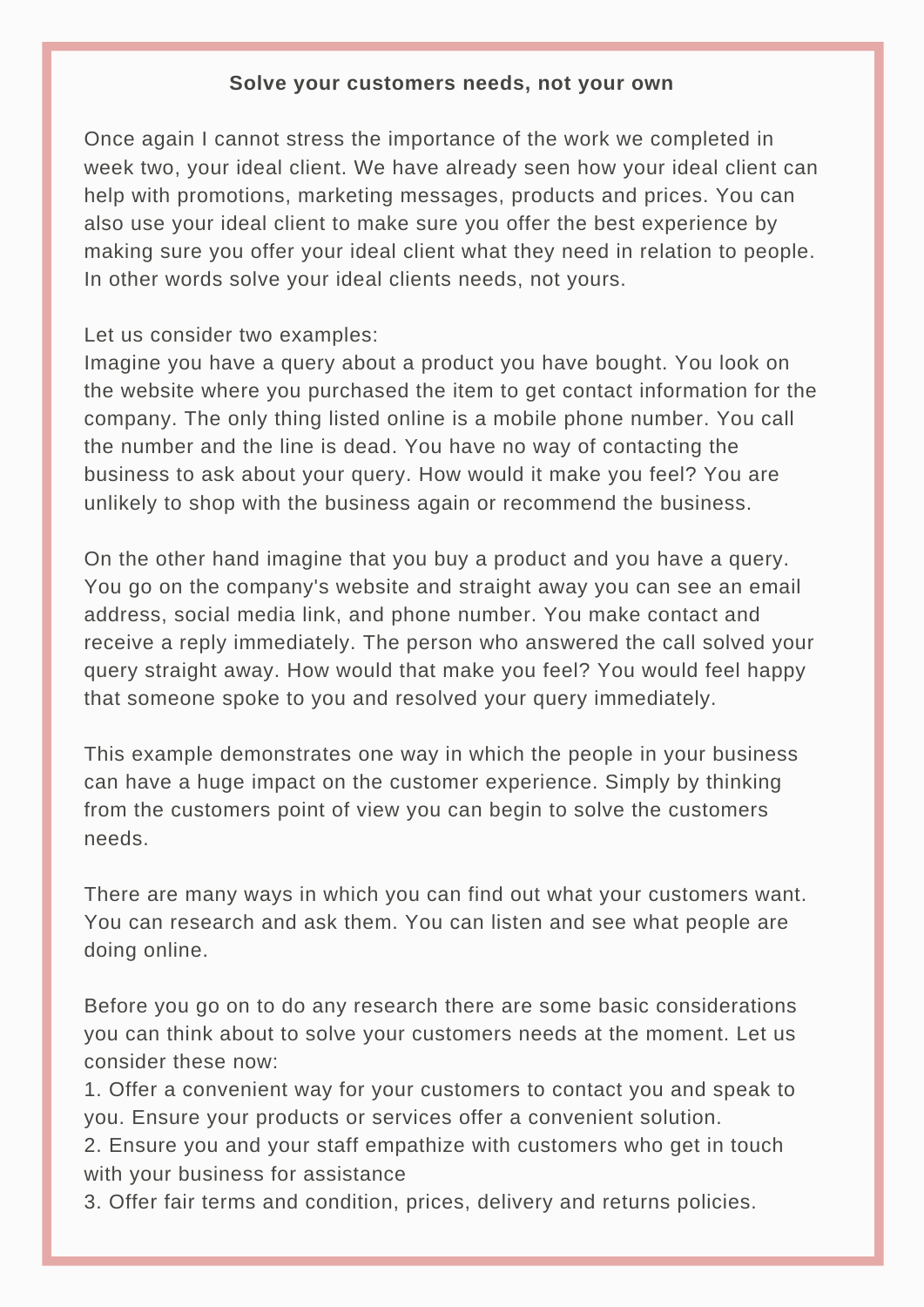4. Remain open and honest with your customers at all times, especially in relation to mistakes or changes.

5. Give your customers the control they need. From the start of the relationship to beyond the transaction your customers should have control over returns or changes they need to make.

6. Give your customers options to suit their own needs, not your own.

7. Ensure the customers have the right information when they need it.

#### **What changes can you make to ensure you are solving your customers needs, not your own?**

#### **Exceptional Customer Service**

Customer service links very closely with the customer experience. Customer service is one to one interaction between your customer and a representative of your company. It is the most crucial factor in making sure your customers are satisfied to ensure they come back.

Let us consider some ways you can offer exceptional customer service.

1. Respond quickly

Whether someone calls you on the phone or contacts you via social media you must respond quickly. If you cannot immediately provide the answer acknowledge the enquiry, and make sure you get back in touch. One of the best tips I ever received was to always answer the phone with a smile on your face. Trust me customers will be able to tell when you do.

2. Treat your customers as *real* people

Part of offering an exceptional experience is making sure your customers feel valued. Get to know your customers and remember names and conversations to really stand out.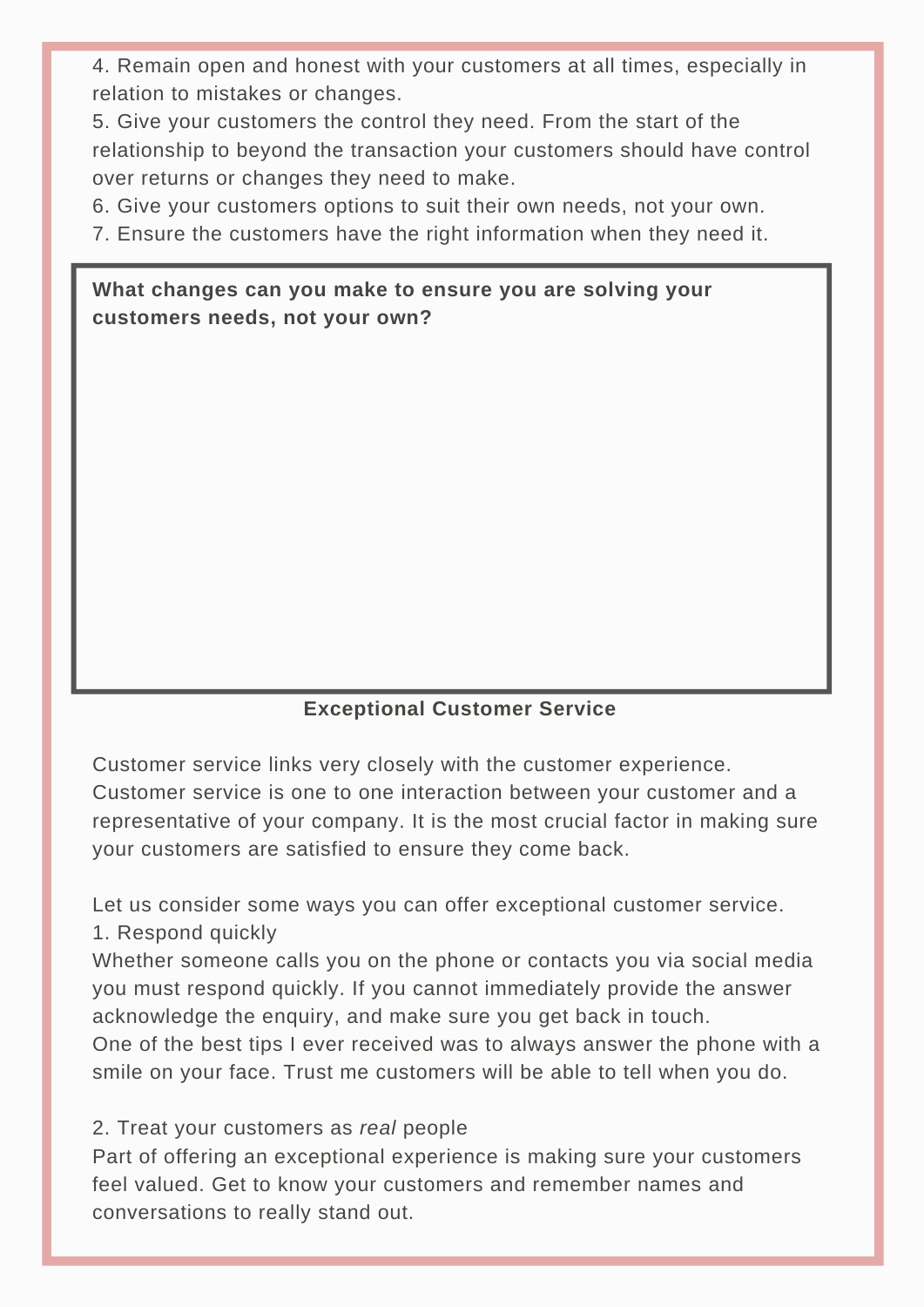3. Go the extra mile

If you go the extra mile you will make your customers happy and customers will be likely to recommend you. You can go the extra mile by -enclosing a thank you note

-sending a personal email

-offering something free

-send a thank you gift if your customers refer you.

A great way to work out how you can go the extra mile is to ask yourself, or ask friends, if I was a customer what would make me feel special?

#### 4. The customer is for life

Treat your customers as if they will want to work with you forever. If you satisfy your customers they will keep coming back. Evidence shows a happy customer will tell three friends about their experience. How amazing is that? Your customer will bring another three customers if you keep them happy and go the extra mile.

**List 5 ways you can offer exceptional customer service**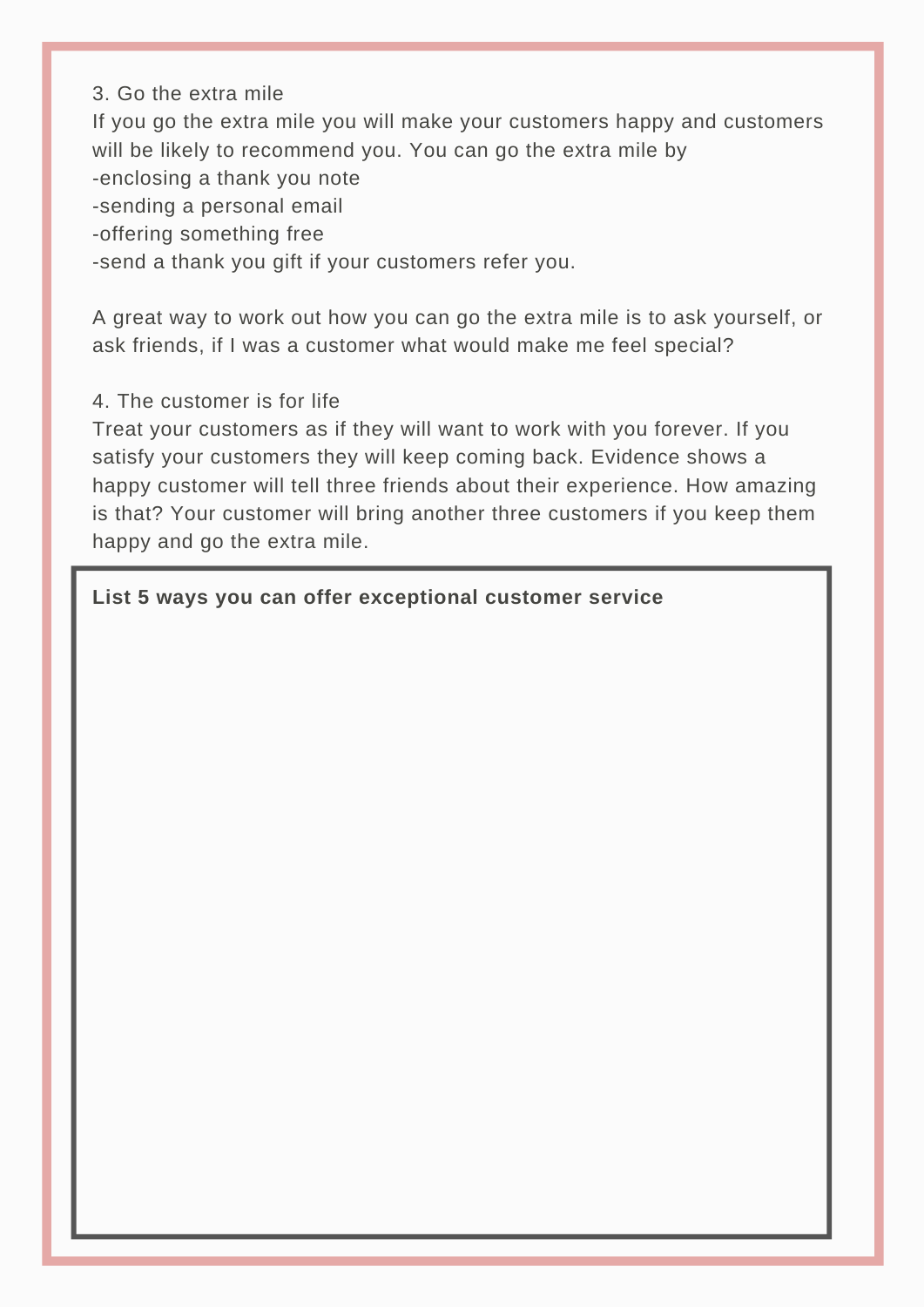#### **Staff Training**

Whether you operate on your own or have a team of 20 you must make sure your staff are trained as this will ensure your customers have a positive experience.

We all know how annoying it is when people who work in businesses do not know what they are doing!

When training your staff here are some things to remember, your staff must be:

- 1. Knowledgeable about your products and services
- 2. Patient with customers
- 3. Adaptive- in others words be able to read the customer and adapt to their needs.
- 4. Able to empathize with your customers
- 5. Positive- from using positive language for example use words such as 'absolutely', 'enjoy' and 'definitely' to smiling when they greet a customer

**How can you make sure you and your staff follow the above guidance? Can you have a sign on your wall or offer training sessions?**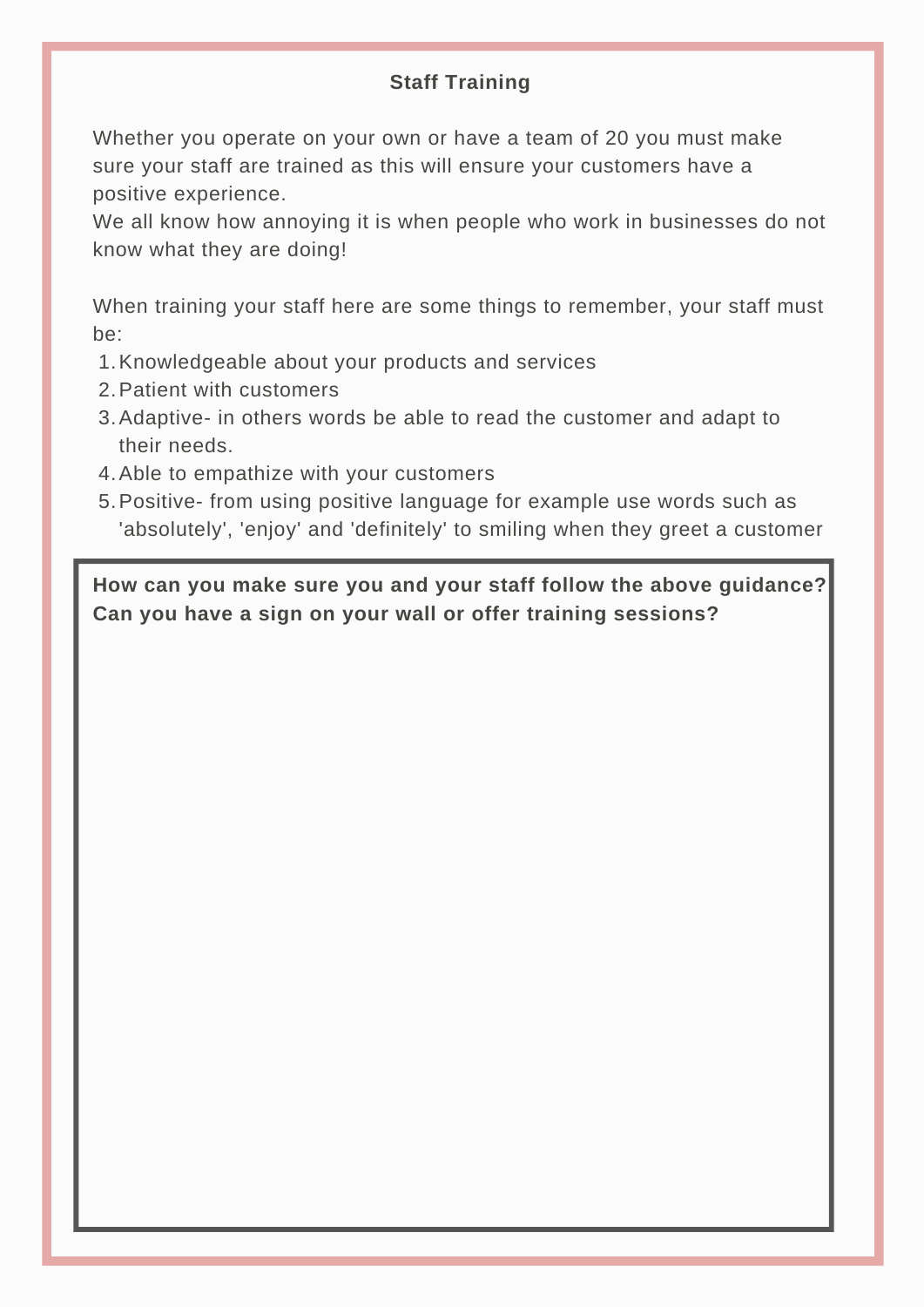#### **Staff Attitude**

I was once told a big store made staff work in the offices instead of the shop floor when they were having a bad day. Now I do not know how true this is, however it shows how important the right attitude is.

I know if you work on your own it can be difficult to face customers on a bad day. However there are some ways you can overcome the times when you and your staff have a bad day.

1. Take time to understand why you or your employee is feeling like this. 2. Make sure the working environment is positive- display images or motivational quotes

3. Remember the customer. I find when I have a bad day, if I focus on the customer my spirits lift as I am distracted from my problem.

4. Celebrate every win!

Please note if you are having problems with a staff members attitude please investigate ways you can overcome this as this may require more attention.

**List 5 ways you can overcome a bad day**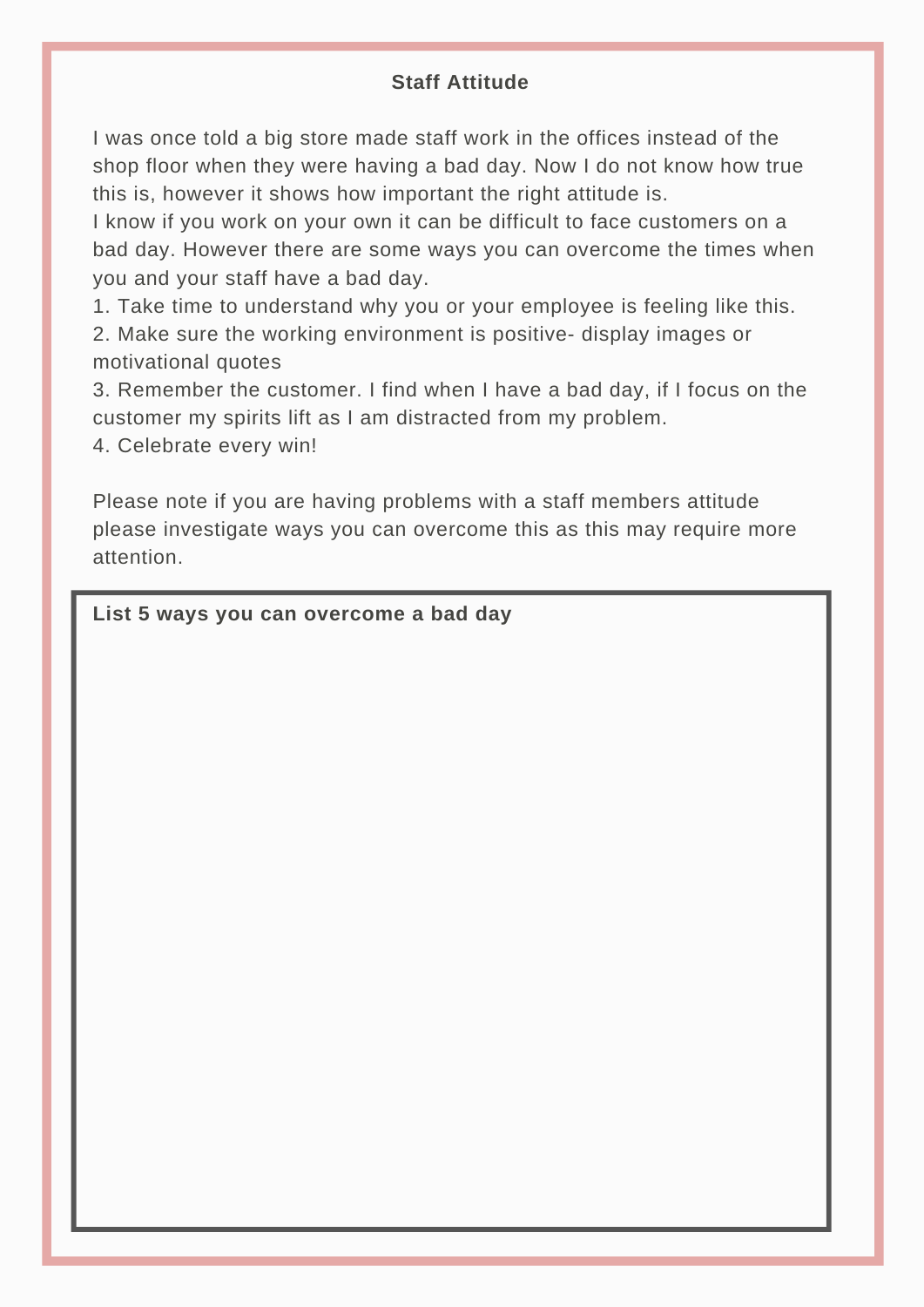#### **Sales Support**

Sales support is the activities you do to support sales. Unlike customer service which is one to one interaction with customers at any time, sales support includes customer service and so much more. Sales support includes the behind the scenes activities which people do, and the customer does not see. Sales support can include emails, lead generation and marketing.

**How can you use your sales support to offer the best customer experience?**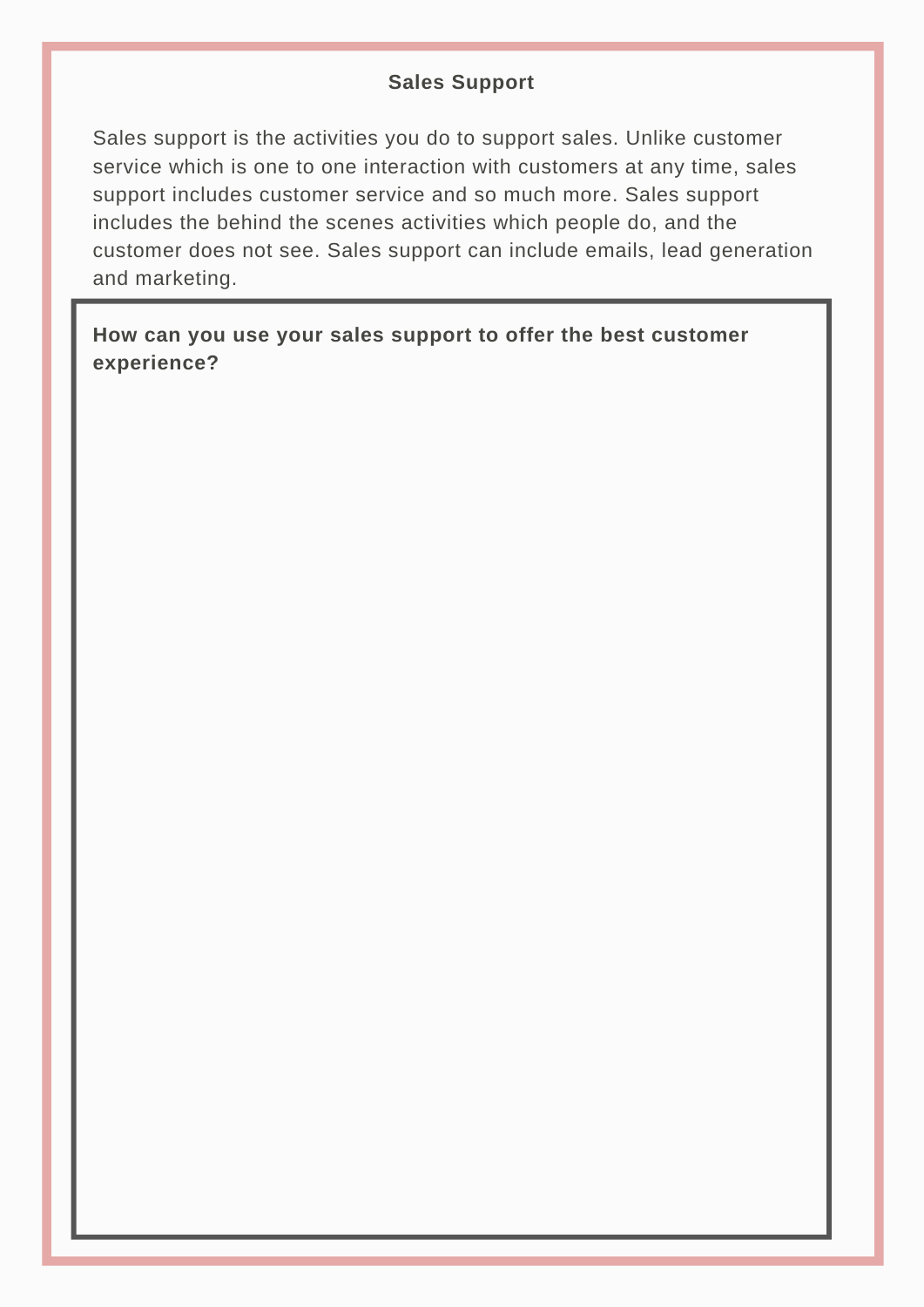#### **Physical Evidence**

Physical Evidence is the final stage in the marketing mix. Physical evidence is the physical environment that the customer experiences. Physical evidence can include: the layout of your website and store; packaging; uniform; the smell of your shop; and vehicles.

|  |  |  | List the physical evidence for your business. |
|--|--|--|-----------------------------------------------|
|  |  |  |                                               |

The physical evidence must be in line with customer expectations in relation to your:

- branding
- brand position
- prices- if you charge high prices then the physical evidence should reflect this

If you were to buy a budget airline ticket you would not mind if the aeroplane was old and outdated in terms of style. However if you pay a premium ticket price you would expect a luxurious interior and smart looking staff.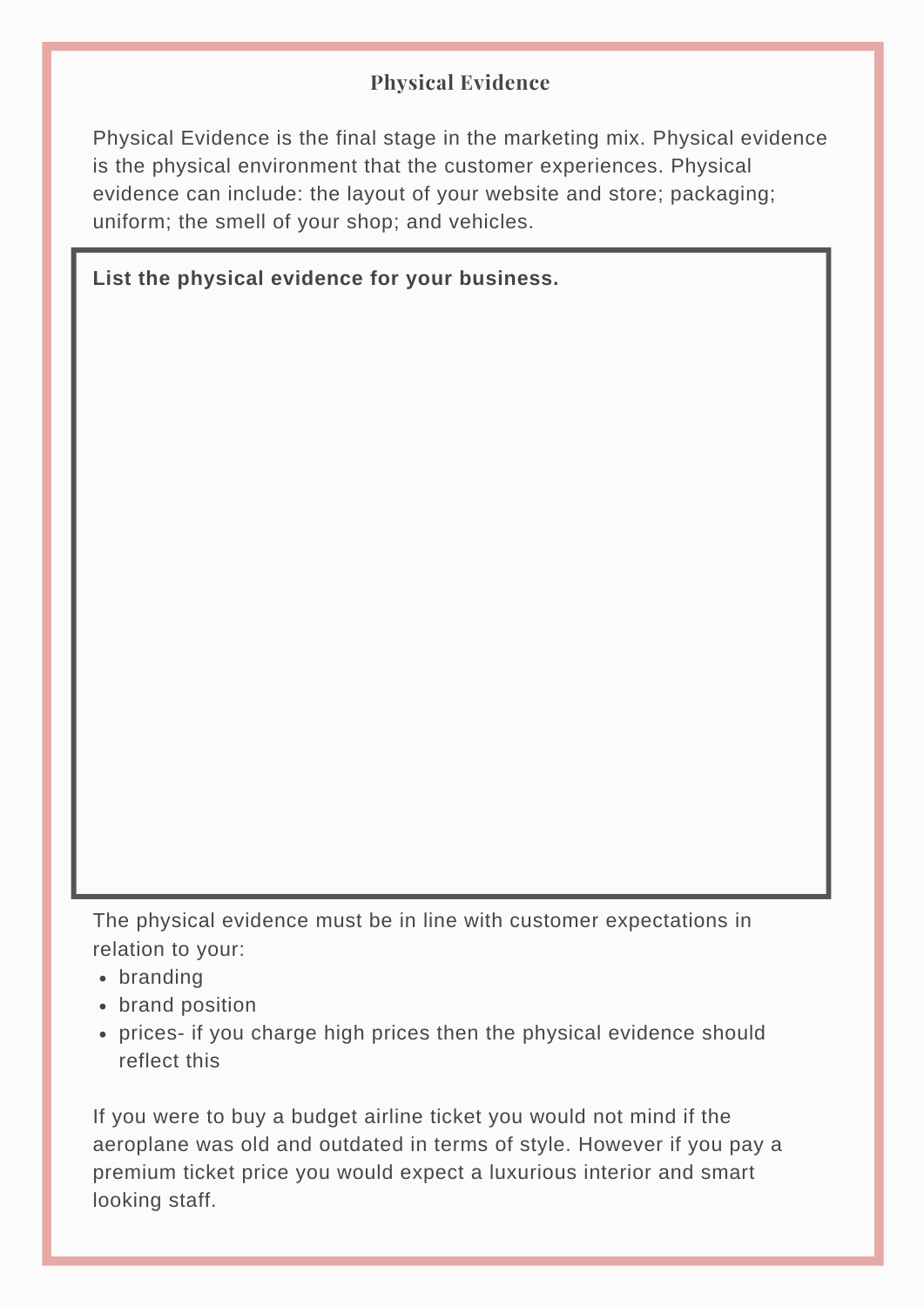#### **Physical Evidence and the Customer Experience**

As the physical evidence will have an impact on the customers attitude, it also has an impact on the customer experience. There are four main ways you can ensure physical evidence has a positive impact on the customer experience:

- 1. VIP Programs
- 2. Visual Experience
- 3. Reviews
- 4. Packaging

#### **VIP Programs**

VIP Programs are also called loyalty programs. Through VIP Programs you can turn first time customers into loyal customers. A loyalty program rewards the customers who frequently engage with your business- the more loyal they are, the more benefits they get.

When devising a loyalty program you must consider what the customers want. It must benefit your customers for them to use it.

Here are some tried and tested ways of running a loyalty program.

- 1. The Points Program- customers receive points for everything they spend, and the points can be used to pay for products or services
- 2. The Paid Program- customers pay a monthly fee to join a VIP club. This works well when marketed to existing customers and the club must include member benefits.
- 3. The Charity Program- customers get rewards for loyalty and they can easily donate to a charity
- The Tier Program- a staged system the more a customer buys, the more 4. rewards they get
- 5. The Progress Program- you help customers get closer to their goals, when the goals relate to your business. For example Nike give you more rewards the more you exercise.
- 6. The Subscription program- customers can sign up for a subscription to get your products or services at a reduced rate.
- The Referral Program- customers who refer you receive rewards or 7.discounts.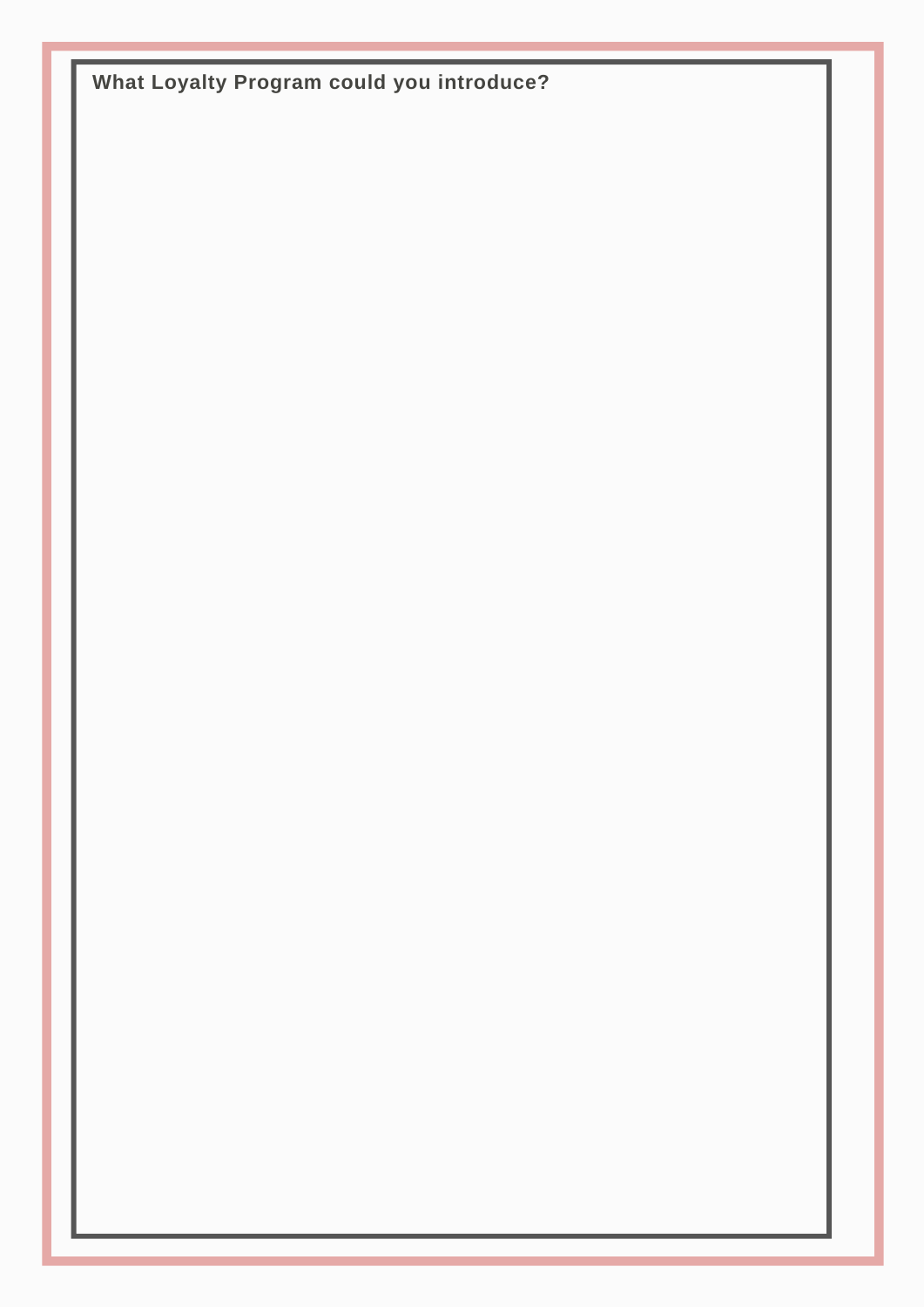#### **Visual Experience**

Whether you have an online store or website, a physical office or store, or if you are just holding an event, you must make sure everything your customers see is coherent to your brand and what the customer wants.

For example think of Apple's website and the stores. The website is crisp without excess information and the stores are uncluttered, with space to trial products and the Genius Bars. The visual experience is coherent across all locations. The experience meets the customers needs of trying the products, and ensures customers feel they are purchasing something special.

Here are some pointers to help you create the best visual experience:

- Do your customers want lots of choice and clutter, or do they prefer things to be streamlined and easy to navigate?
- What colour scheme will you use?
- What leaflets or handouts will help them remember you?
- Do your customers want a luxurious feeling, or something that feels like you are offering good value?
- Do customers want space to view goods?

**Visually what do your customers want from your website or physical store?**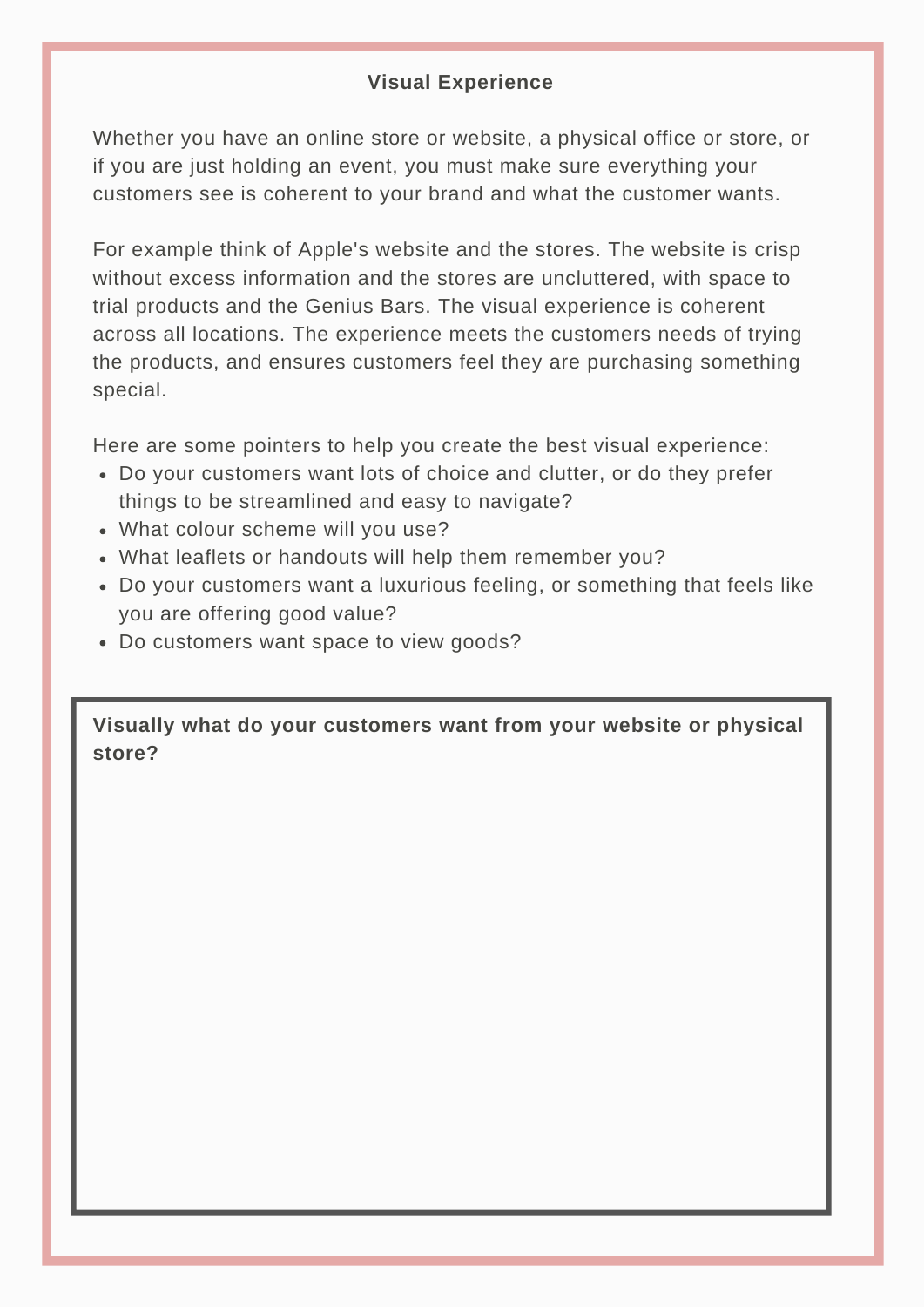#### **Packaging**

Packaging is another important factor in the customer experience. We have all been into shops where we have purchased an item and it is beautifully packaged in tissue paper and a gorgeous bag. On the other hand I am sure we have also at one point or another received an item in a plain white plastic bag.

Whatever business you are in, you can make sure your products or paper work is beautifully packaged.

When deciding what packaging to use consider:

1. First impressions count- if you wish to develop a luxury brand, use luxurious paper for printed documents and expensive packaging materials. 2. Packaging is the face of your brand and simple works well.

3 What is inside counts. Over complicated packaging can annoy people, customers want the goods as quickly as possible without feeling the company has scrimped on packaging.

4. Always choose quality packaging to give a luxurious feel and to protect whatever you are sending.

5. Unboxing is a huge trend- people film themselves unboxing products. Consider how would your products look as your customer opens the item? 6. People care about the environment, try to offer eco-friendly packaging.

#### **How can you make sure your packaging assists in creating an amazing customer experience**?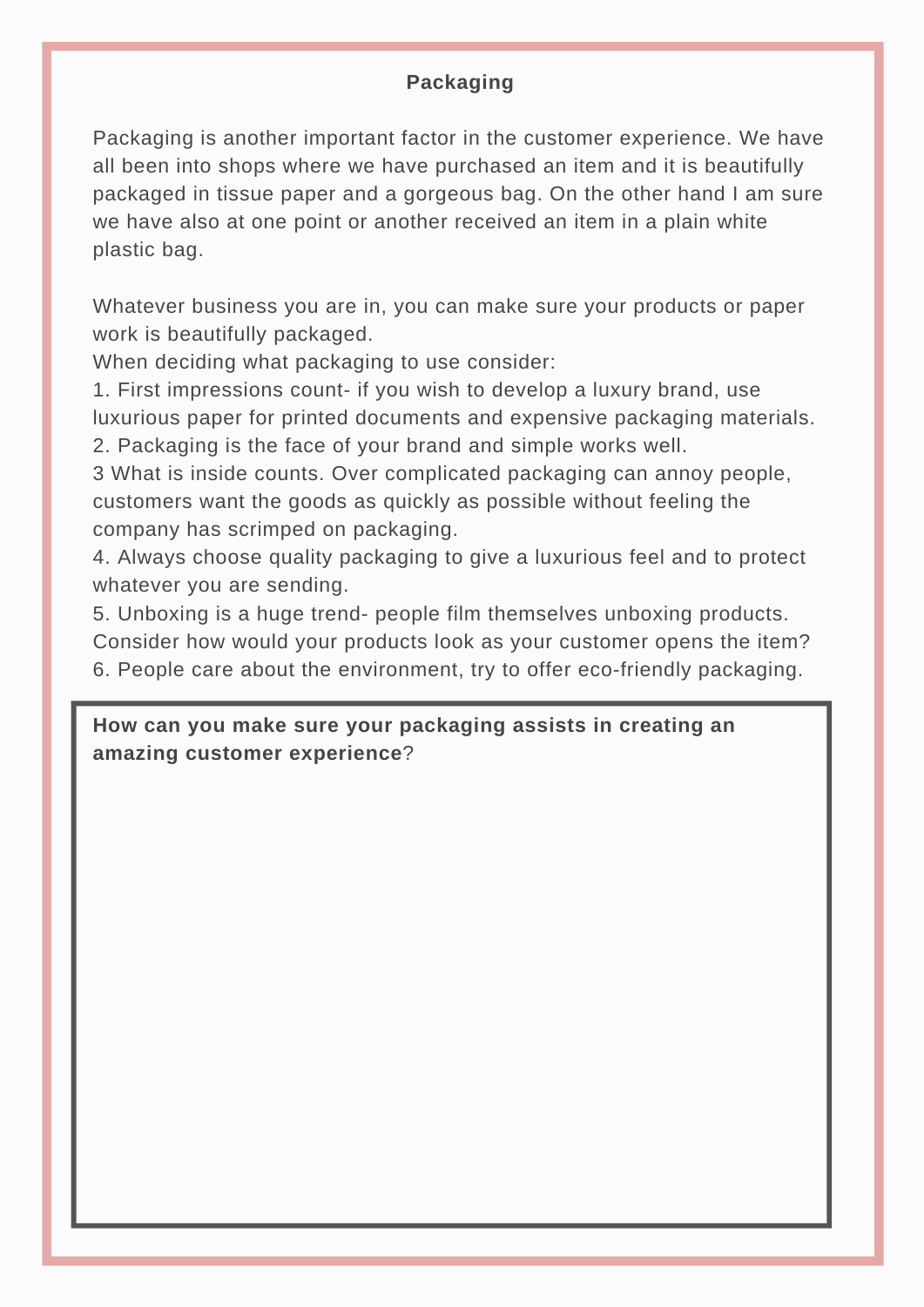#### **Reviews**

Reviews are something your prospective customers will see, and they will impact a customers buying decision.

Good reviews can have a great impact. To display your reviews you must first get them from customers. You can get reviews by simply asking customers via follow up emails, social media posts, or feedback forms. You can also offer rewards for reviews.

You must use your reviews. It is no good having amazing reviews and leaving them in your inbox. You need to use and display reviews on:

- Your website- specifically your homepage
- Search ads
- Social posts
- Adverts
- Marketing Materials

In other words anywhere your customers will go.

**How can you get more reviews and display them?**